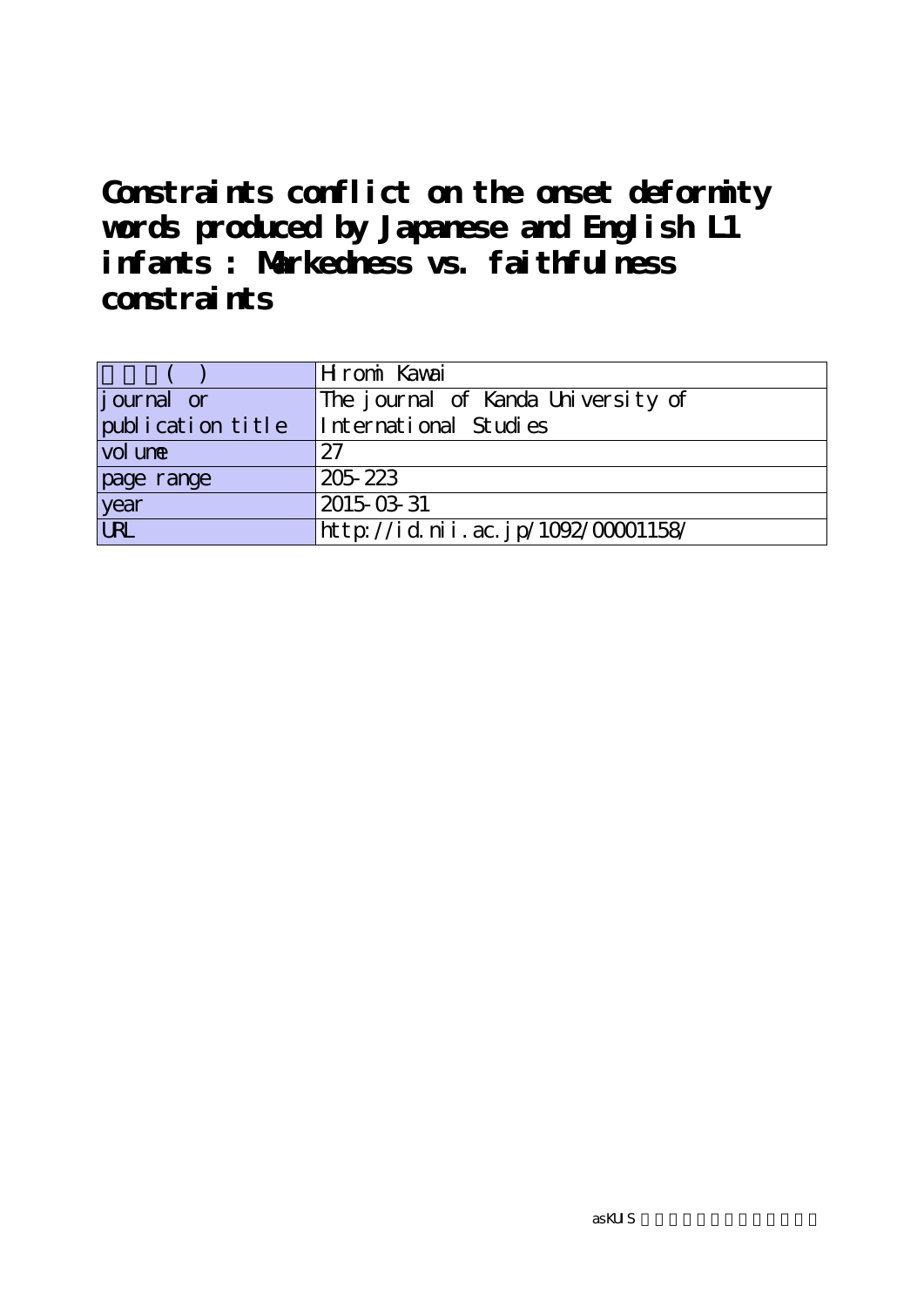# Constraints conflict on the onset deformity words produced by Japanese and English L1 infants: Markedness vs. faithfulness constraints

KAWAI, Hiromi

## 1. Introduction

This paper reconsiders the previous studies regarding articulatory phenomena produced by both L1 Japanese and L1 English-speaking infants, which seem to violate constraints of adult target words in the process of native language acquisition. From an Optimality Theoretical point of view, in the L1 acquisition process for a child, faithfulness representing distinctive L1 features from other languages and markedness representing L1 linguistic rules compete with each other by passing through gradual stages, leading to the child finally acquiring adult-like L1 words. This study focuses on the initial stage of acquisition of L1 consonants in the onset of words. The dominance of markedness constraints over faithfulness constraints in the initial stage will be discussed. It is expected that applying Optimality Theory (OT) to the child L1 acquisition in this paper might lead to better understanding Japanese learners' phonological interference in an L2 English articulation system.

In child language, errors that children may produce before they acquire the target adult-like L1 words are divided into common patterns that children of any language tend to transmit, and individual patterns that vary according to children's L1 acquisitional systems. The latter patterns are attributed to the differential ranking of constraints of the L1 language. Barlow and Gierut (1999) reported *fronting*, *stopping*, and *final-consonant deletion* as common error patterns, and *singletons, reduction, epenthesis*, and *coalescence* as individual error patterns. This paper observes English L1 infants' singletons before they acquire consonant clusters, their articulatory development of English phonemes and Japanese L1 infants' truncated words (Ota, 1998) regarding not only acquisition of phonemes, but also language-specific prosody and an influence of the temporal emergence of L1 infants' distinct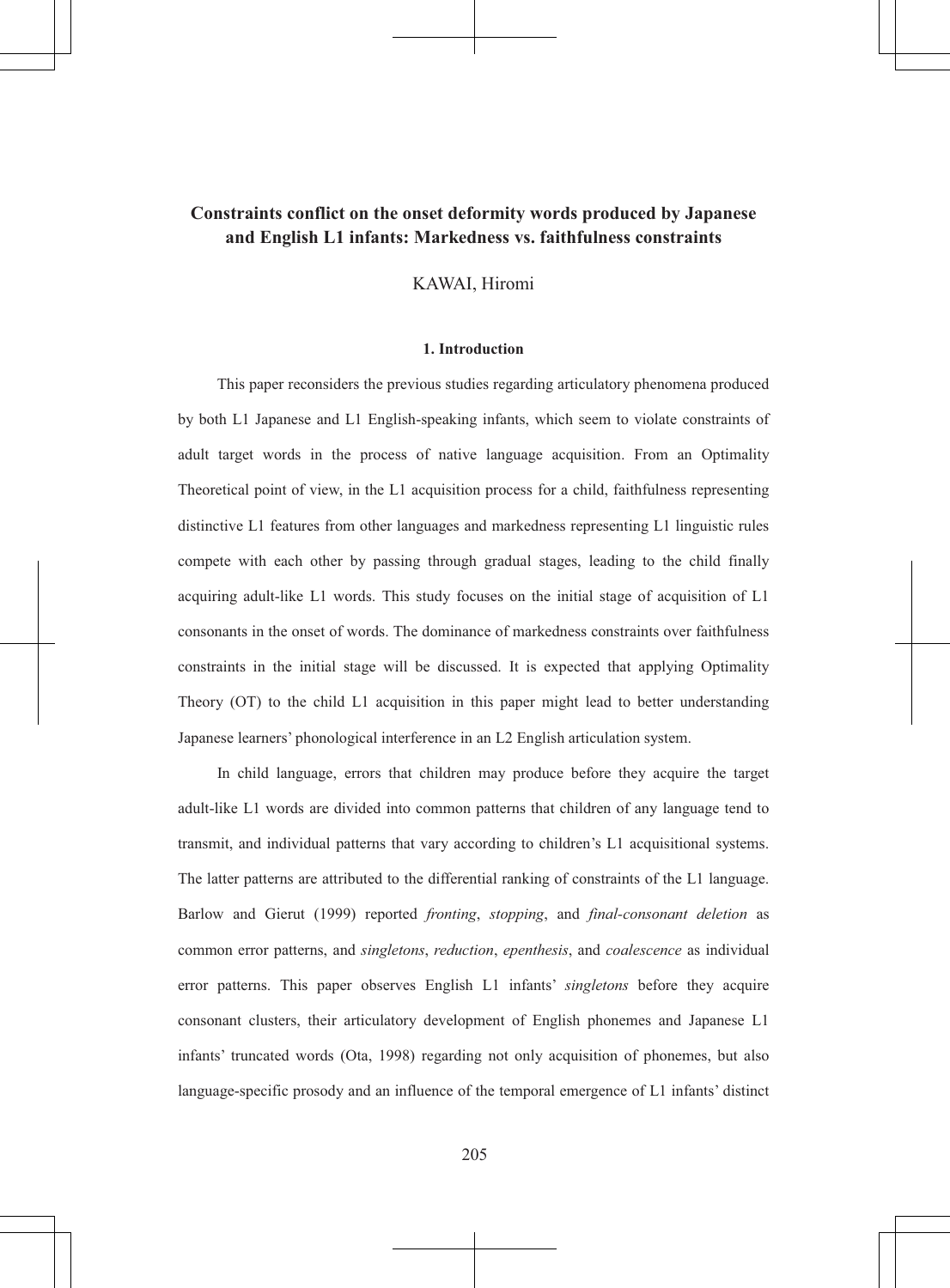language. The comparison between these similar phenomena is indispensable to elucidate whether these two linguistic errors that infants commit in producing the onset phonemes of L1 words is attributed to universal constraints or L1 linguistically intrinsic constraints.

### 2. General phonological theory in infants' L1 acquisition

Before young children produce the adult-like forms of L1 words, they tend to omit or truncate sounds of words (Lust, 2006). This implies that the L1 production of young children is different from that of adults'. According to Jakobson's (1968) 'hierarchy of development', a child's early production is typically unmarked in structure. The unmarked sounds are acquired first and most easily by children of all languages of the world. In order to substantiate Jakobson's hierarchy. Lust (2006) explains common substitutions that are likely to occur cross-linguistically in  $(1)$ .

 $(1)$ 

|                                  | adult target                |               | child form                              |
|----------------------------------|-----------------------------|---------------|-----------------------------------------|
| Serbian infant; Swedish infant : | kaka                        |               | tata                                    |
| German infant:                   | kopf                        | $\rightarrow$ | topf                                    |
| French infant:                   | $qarcon/cochon \rightarrow$ |               | tosson                                  |
| English child:                   | cut                         | $\rightarrow$ | tut                                     |
|                                  |                             |               | .<br>$\sim$ $\sim$ $\sim$ $\sim$ $\sim$ |

 $(Lust, 2006, p. 161)$ 

The onset consonants velar  $[k]$  or  $[q]$  of the adult words above are substituted by alveolar [t]. This is consistent with Jakobson's (1968) hierarchical development where the first L1 consonants that infants acquire are bilabial stops [b] and [p] with vowel [a] which is the lowest central position of the tongue. A voiceless alveolar [t] is acquired earlier than [k] and [q] which are articulated closer to the larynx (Lust, 2006; Roca & Johnson, 1999). Thus, it is assumed that infants' vocal function is still in the developmental process as they have difficulty in producing consonants articulated closer to the larynx. This attests to the fact that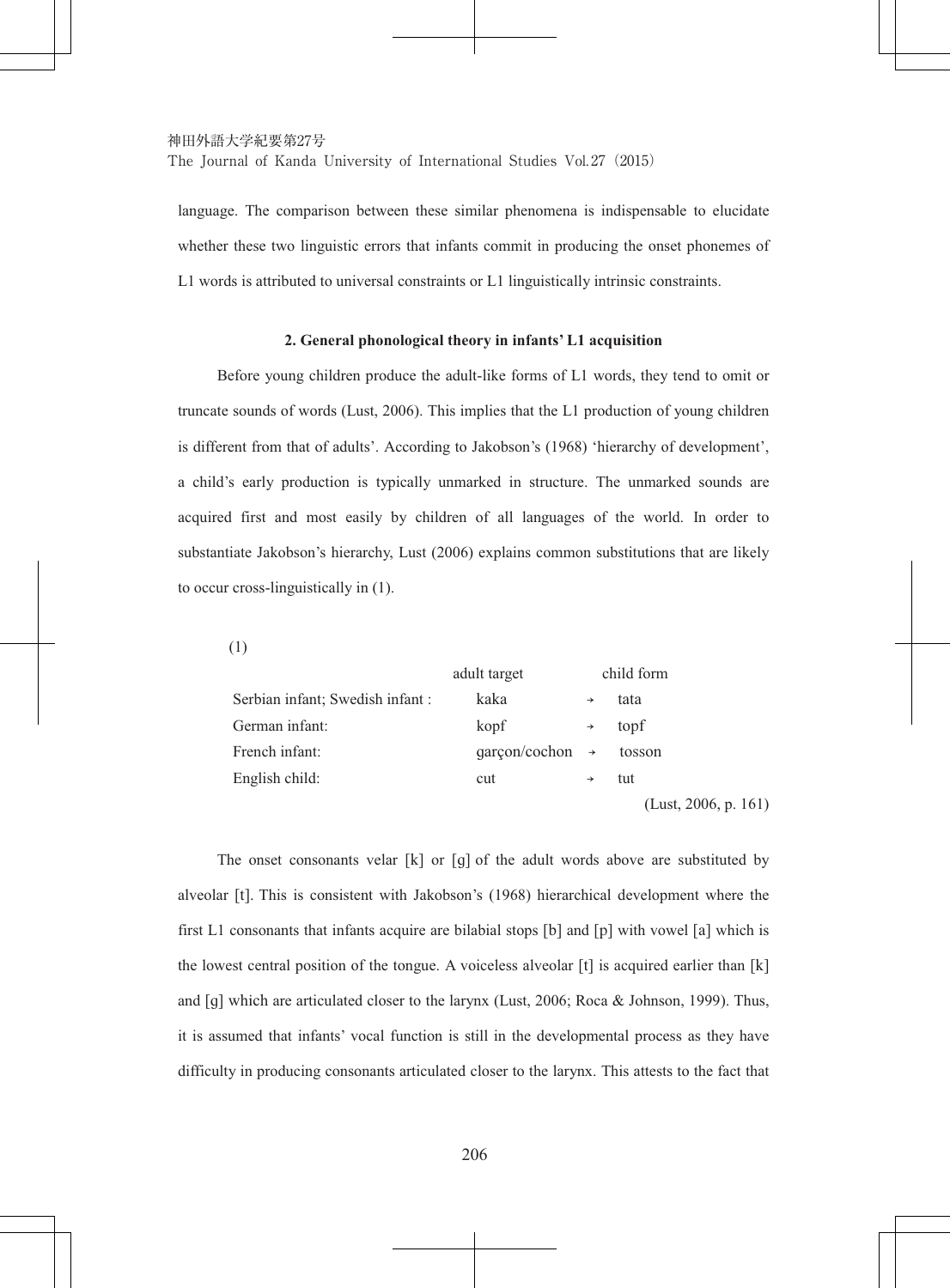bilabial stops are less marked than velar sounds for infants (Takeyasu, 2009). It is a question, however, while universal constraints are existent cross-linguistically, that individual linguistic features should also be concerned.

In terms of OT, markedness constraints are highly ranked in L1 child production (Stites, Demuth, & Kirk, 2004). Thus, unmarked output forms are likely to surface in a child's speech. If this output surface form were so much different from adult forms, a child's articulation system would change to approximate L1 language over time. Presumably this may lead to an unstable reranking of constraints in which the higher ranked markedness constraints do not change, but certain faithfulness constraints do (Barlow  $\&$  Gierut, 1999). In the next section, common onset error patterns produced by both Japanese and English L1 children are observed. In the following section, the relationship between markedness and faithfulness constraints in the L1 acquisitional process will be discussed.

## 3. Cross-linguistically phonological phenomena on the onset words

## 3.1 Word truncation produced by Japanese children

Two Japanese infants' word truncation was observed by Ota (1998), as seen in (2).

(2) Truncated words produced by Japanese infants  $A & B$ 

| Japanese Child A (age $2;1 - 2;4$ ): /ip.pai/ |                | [pai]                                                              | /to.rak.kuu/ [tak.kuu]   |                                     |
|-----------------------------------------------|----------------|--------------------------------------------------------------------|--------------------------|-------------------------------------|
|                                               | /pon.ki.ki/    | [pon. k <sub>i</sub> ]                                             | /ci.ko:.ki/              | [koː.ki]                            |
|                                               |                | $\gamma$ (up.pa.t <sup>s</sup> u/ [pa.tsu] \ (up.p] \ /dzido:\ sa/ |                          | $\lceil \text{do:} \lceil a \rceil$ |
| Japanese Child B (age $1:9 - 2:1$ ): /ka.tai/ |                | [tai]                                                              | $\sqrt{0.101.4}$         | [t <sub>o</sub>                     |
|                                               | /ra.dzi.o/     | [ra.dzi]                                                           | $kom.$ per.to:/ [per.to] |                                     |
|                                               | $\alpha$ .han/ | $\lceil$ qjon $\rceil$                                             | $/ha$ .jai $/$           | [jai]                               |
|                                               |                |                                                                    |                          | (Ota, 1998, p. $600$ )              |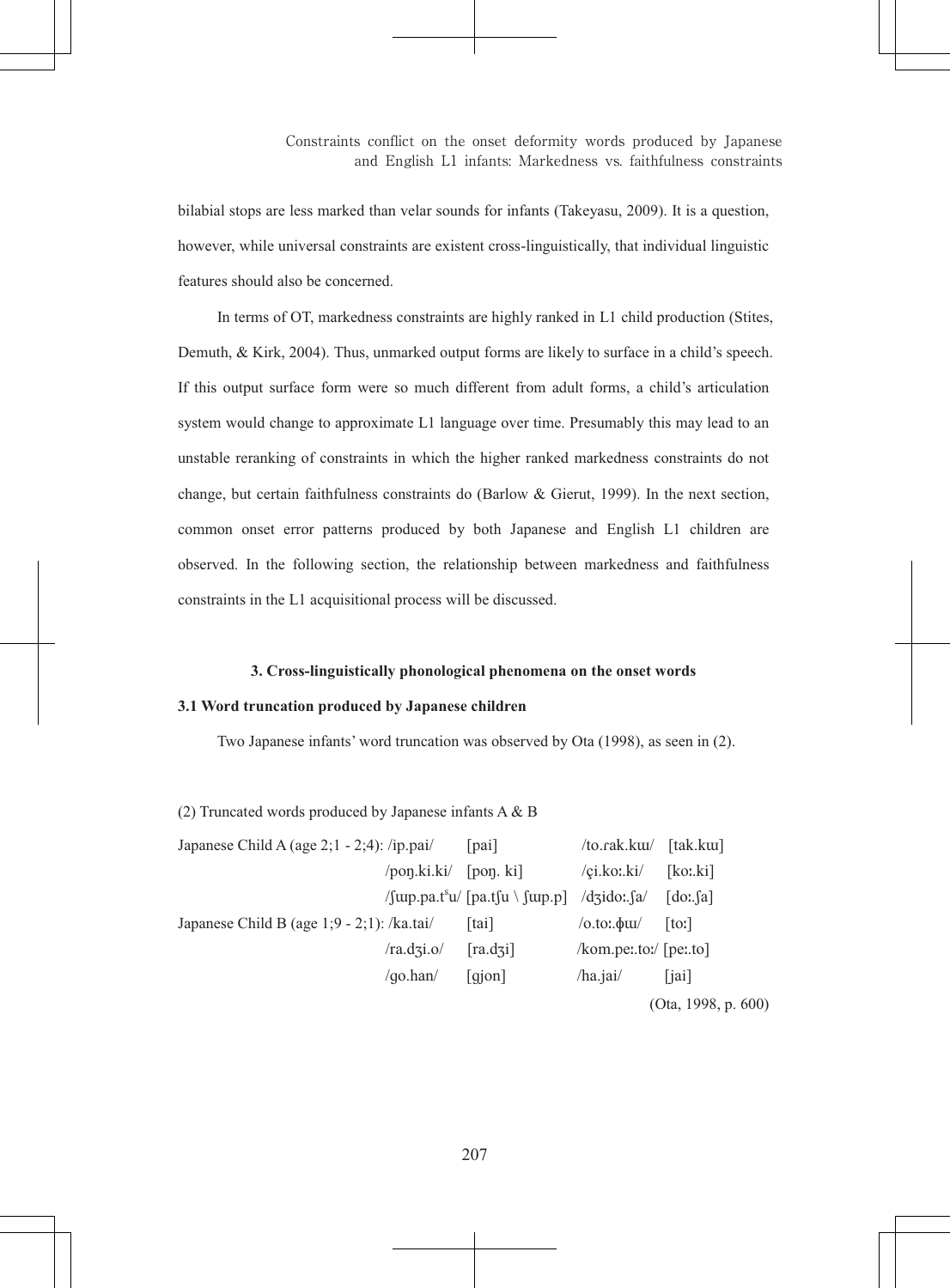神田外語大学紀要第27号

The Journal of Kanda University of International Studies Vol. 27 (2015)

The truncated part of the words in (2) produced by two Japanese infants are likely to be the phonemes that Japanese infants have not acquired, or that are still in the transitional process. For example, it is predicted that palatal fricative  $[c]$  of  $/ci.ko:k'$ , glottal fricative  $[h]$ of  $/ha$ , jai, and velar stop  $[k]$  and  $[q]$  are problematic for Japanese infants to pronounce adult-like sounds. This is because Japanese infants' speech organs are still in the motoric transitional process. Therefore, the palatal and velar sounds are laborious for Japanese infants to produce.

It is crosslinguistically common that the first sounds infants acquire are bilabial [p], [b], and [m]. Kent (1981) gives four major differences between the vocal tracts of infants-and-adults': (1) an infant's tract is undoubtedly shorter than an adult's, (2) an infant's pharynx is relatively shorter than an adult's,  $(3)$  the infant's tract is relatively wider in comparison to its length, (4) due to non-teeth during that period, the oral cavity is flatter than in the adult's. Additionally, in regard to the sonority, Clements (1990) identifies glides as the most sonorous and stops as the least sonorous phonemes. The onset sounds of /ka.tai/ and  $\ell$  /kom.pe:.to:/ may be results of the children's undeveloped perceptibility. In other words, children may not be able to hear the velar stop  $\lceil k \rceil$  well enough. Tanaka (2009) explains that the lower sonority tends to be the shorter acoustic duration of the sounds, while the higher sonority, such as vowels, has a longer acoustic duration. As a result, vowels are better heard by infants. Furthermore, Ota (1998) classified these truncated words in terms of their prosodic structure into the eight prosodic distinct types shown in (3) and (4):  $L/H/L/L/H$ . LH / HH / LLL / LHL $^1$ .

Among the truncated words that both of the two children produced, the three prosodic patterns H, LL, and HL are more truncated than other types. It is interesting to observe that, while H and HL types have the first syllable stressed, they also seem to be sonorous for infants to perceive, and truncation occurs. This contradictory question attributes to the fact that the favorable tendency of L1 English infants' production of words is trochaic syllables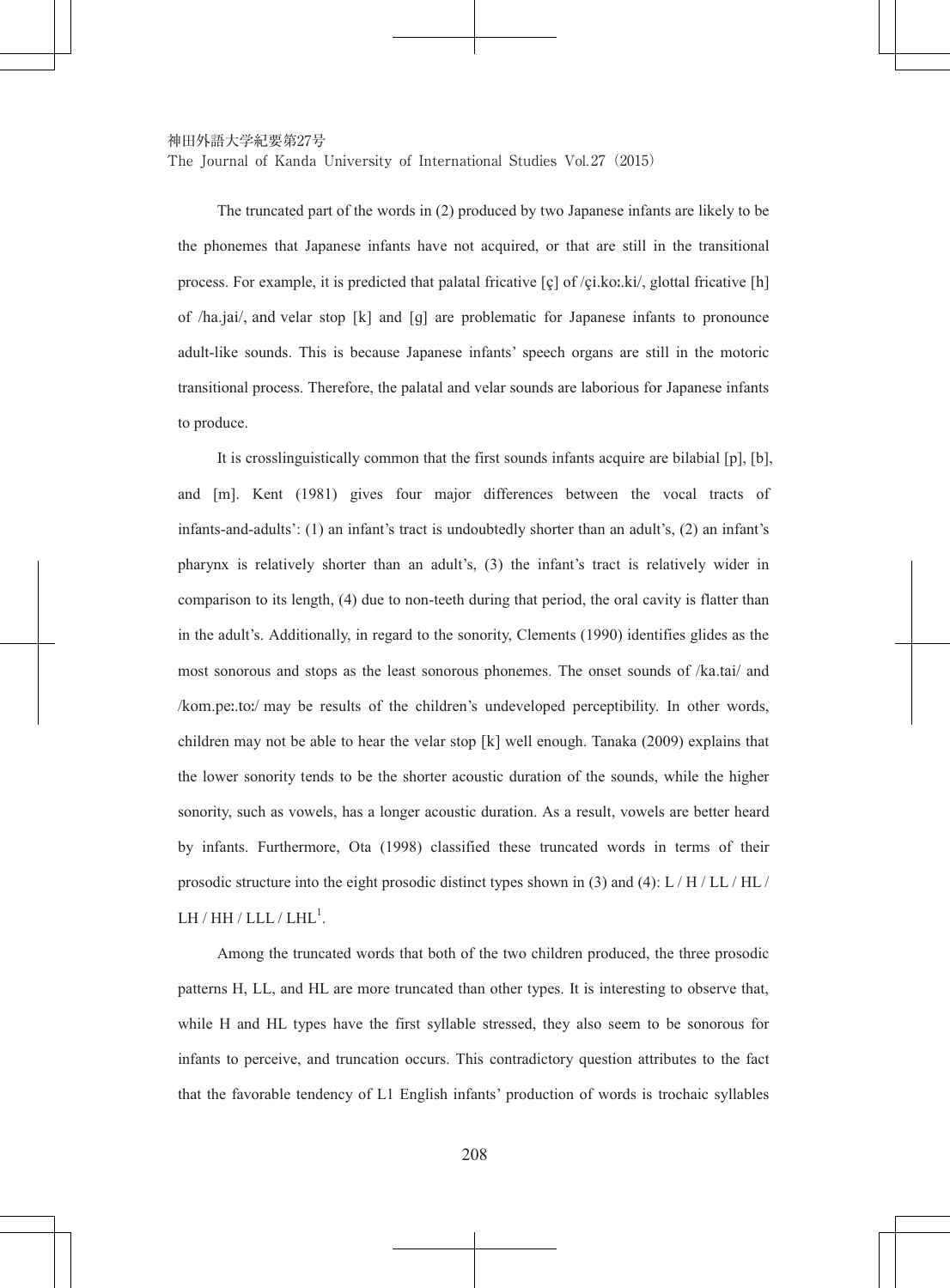structure, strong-weak-strong form (Gerken, 1996). This fact is associated with the linguistic feature of Japanese prosody that Japanese infants need to surmount and that are probably different from prosodic features of other languages.

|       | (3) oupanese chara 115 a ancarea words crassifica mio prosourc types |                |                |                |              |                |              |              |     |
|-------|----------------------------------------------------------------------|----------------|----------------|----------------|--------------|----------------|--------------|--------------|-----|
|       | L                                                                    | Η              | LL             | HL             | LH           | HH             | <b>LLL</b>   | LHL          |     |
| 2:0   | $\overline{2}$                                                       | 3              | 5              | $\overline{4}$ |              |                |              | 1            |     |
| 2;1   | 1                                                                    | $\overline{4}$ | $\overline{c}$ | 11             |              | $\mathbf{1}$   |              |              |     |
| 2;2   |                                                                      | $\mathbf{1}$   | $\overline{4}$ | 10             |              |                |              |              |     |
| 2;3   |                                                                      | $\overline{4}$ | 9              | 20             |              | $\overline{2}$ |              | $\mathbf{1}$ |     |
| 2;4   |                                                                      | $\mathfrak{2}$ | $\overline{4}$ | 12             | 1            |                | 2            |              |     |
| Total | 3                                                                    | 14             | 24             | 57             | $\mathbf{1}$ | 3              | 3            | $\mathbf{1}$ | 106 |
| $\%$  | 2.8                                                                  | 13.2           | 22.6           | 53.8           | 0.9          | 2.8            | 2.8          | 0.9          | 100 |
|       | (4) Japanese Child B                                                 |                |                |                |              |                |              |              |     |
|       | L                                                                    | H              | LL             | HL             | LH           | HH             | <b>LLL</b>   |              |     |
| 1:9   |                                                                      | $\sqrt{2}$     |                | 3              | $\mathbf{1}$ |                |              |              |     |
| 1;10  |                                                                      |                | $\mathbf{1}$   | 6              |              | $\mathbf{1}$   |              |              |     |
| 1;11  |                                                                      | $\mathfrak{2}$ | 3              | 11             |              |                | $\mathbf{1}$ |              |     |
| 2;0   |                                                                      |                |                | 6              |              |                |              |              |     |
| 2;1   |                                                                      |                |                | 6              |              |                |              |              |     |
| Total | $\mathbf{0}$                                                         | $\tau$         | 9              | 32             | $\mathbf{1}$ | $\mathfrak{2}$ | $\mathbf{1}$ |              | 52  |
| $\%$  | $\mathbf{0}$                                                         | 13.5           | 17.3           | 61.5           | 1.9          | 3.8            | 1.9          |              | 100 |

Table 1 (3) Jananese Child A's truncated words classified into prosodic types

(Ota, 1998, pp.  $600-601$ )

Ota's (1998) analysis was conducted based upon an idea that the basic mechanisms of constraint evaluation in child grammars are the same as those in adult grammars. This is opposed to Demuth's (1996, 1997) proposals that violations among equally ranked constraints are evaluated categorically, and extremely low-ranked constraints are not evaluated (Ota, 1998). Ota's assumption is that violations are always evaluated in gradient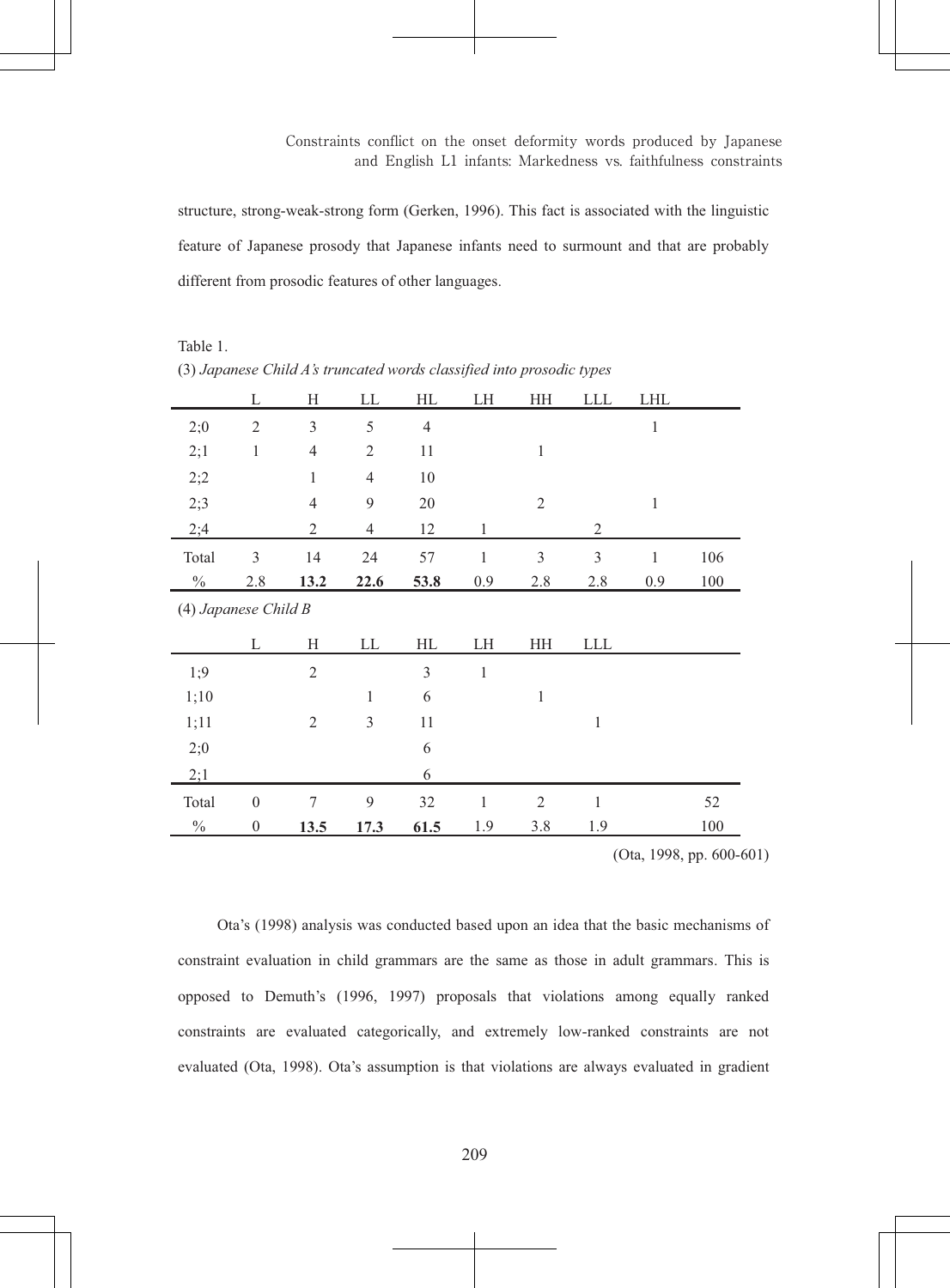The Journal of Kanda University of International Studies Vol. 27 (2015)

and that all constraints are assigned in the evaluation. These truncated words produced by Japanese children will be considered in OT in the following sections.

### **3.2 Consonant reduction on the onset clusters produced by American children**

Truncations or reduction in the onset clusters to singleton are frequently likely to occur to American infants. Pater and Barlow (2003) list examples according to the sonority pattern of cluster reduction in  $(5)$  and  $(6)$ . In carefully observing these deleted words produced by American infants, in all of the forms in  $(5)$  and  $(6)$  the two children produce the onset segment but fail to produce the second consonant segment of the onset clusters, such as [kin] instead of 'clean' and [piz] instead of 'please.' Child D seems to have difficulty in articulating the velar  $[k]$  and  $[q]$  which are substituted with alveolar  $[d]$ , such as  $[do]$  and  $[dar]$  instead of 'grow' and 'sky'. This suggests that Child D is still developing the consonant articulating system. In other words, Child D is in the initial stage of  $L1$  phoneme acquisition. Furthermore, it is interesting to observe that in (5) both children articulated the onset fricative [s] but deleted the second phoneme that is adiacent to the onset fricative. In addition, the onset fricative in (6) is deleted, and the second phonemes of the onset cluster are articulated, such as [qm] instead of 'skin' and [bun] instead of 'spoon'.

#### $(5)$  obstruent + sonorant  $\rightarrow$  obstruent

| Child C (age $2:3 - 2:9$ ): 'clean'                                                |                   | [kin]                 | 'draw'        | $\lceil \mathbf{D} \rceil$ | 'please' | $[\text{piz}]$          |
|------------------------------------------------------------------------------------|-------------------|-----------------------|---------------|----------------------------|----------|-------------------------|
|                                                                                    | 'snow'            | $\lceil$ so $\rceil$  | 'slip'        | [sip]                      | 'friend' | [fen]                   |
| Child D (age $4:10$ ):                                                             | 'queen'           | $\lceil \dim \rceil$  | 'grow'        | $\lceil$ do $\rceil$       | 'play'   | [bei]                   |
|                                                                                    | 'snowing' [sowin] |                       | 'sleep' [sip] |                            | 'sweep'  | [sip]                   |
| (6) fricative + stop $\rightarrow$ stop                                            |                   |                       |               |                            |          |                         |
| $ChildC$ :                                                                         | 'sky'             | $\lceil$ qai $\rceil$ | 'skin'        | $\lceil q \text{m} \rceil$ | 'spill'  | $[$ b <sub>IW</sub> $]$ |
| Child D:                                                                           | 'spoon'           | [bum]                 | 'sky'         | [daɪ]                      | 'stove'  | [dov]                   |
| Notes: $\cdot$ $\cdot$ = adult target, $\lceil \cdot \rceil$ = substantial output. |                   |                       |               |                            |          |                         |

(Pater & Barlow, 2003, p.488)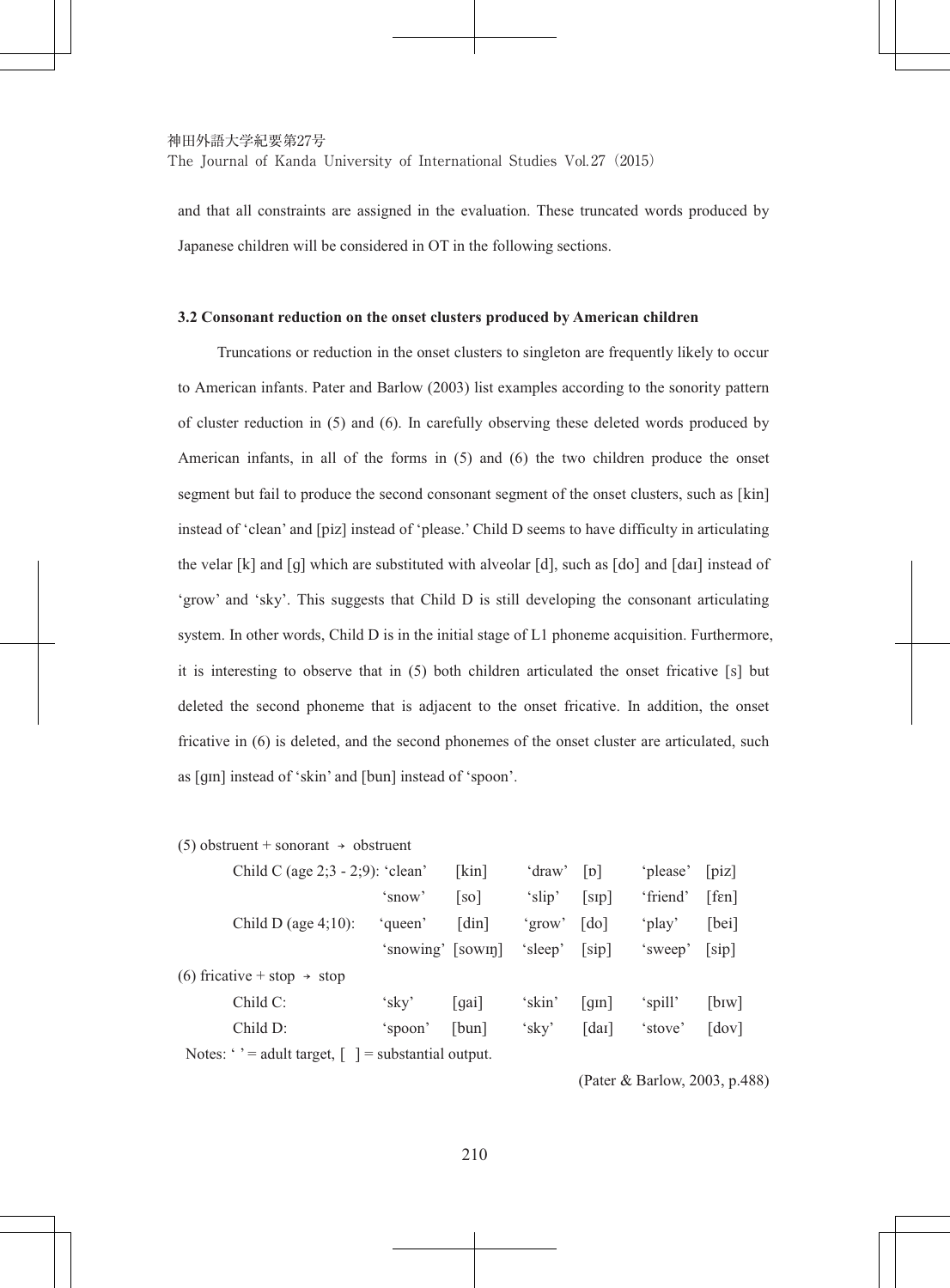As mentioned in 82, the onset /s/ is alveolar, which is more frontward to the lips than velar /k/. Nonetheless, this does not seem to mean that /s/ is less effortful to perceive or produce for infants. The "Speech Sound Development Chart" (Sander, 1972, p. 62) shows that  $/k$  is acquired between the ages of two and four, while  $/s$  is acquired between three and eight years old. Thus, it is assumed that the onset /s/ of 'spoon', 'sky', and 'spill' is deleted in (6). On the other hand, obstruents are articulated, but the successive sonorants are deleted in (5), such as [so] for 'snow,' and [sɪp] for 'slip'. Pater and Barlow (2003) point out that not all infants follow the sonority pattern and constraints conflict with onset sonority. For example, for the adult target 'clean', /k/ of the cluster /kl/ remains but /l/ is deleted. This conflicts with the sonority pattern above: a fricative is preferred to a liquid sound. The same deletion of [1] occurs in 'please', 'play', 'slip', and 'sleep'. An approximant  $[w]$  is also deleted after the first segment of the onset cluster.

In this section, phonological phenomena in the onset of words that Japanese and English L1 infants frequently fail to pronounce are observed. These observations illuminate two questions. Firstly, can these linguistic phenomena be explained in the same constraints? Secondly, are these phenomena likely to occur in the transitional process of developing the L1 so the reranking of constraints should be treated temporarily? In the next section, OT analyses of these two linguistic phenomena will be discussed.

## 4. OT analysis

## 4.1 Truncated words produced by Japanese infants

Ota (1998) explains that truncated words produced by Japanese infants are based on the idea that morphologically-related words stand in a correspondence relation. In the correspondence model of morphological truncation, input-output correspondence constraints (IO-Faithfulness) regulate the relationship between the *input* and the *base word* for the truncated form. This is governed by BT-identity, which principally can be ranked with respect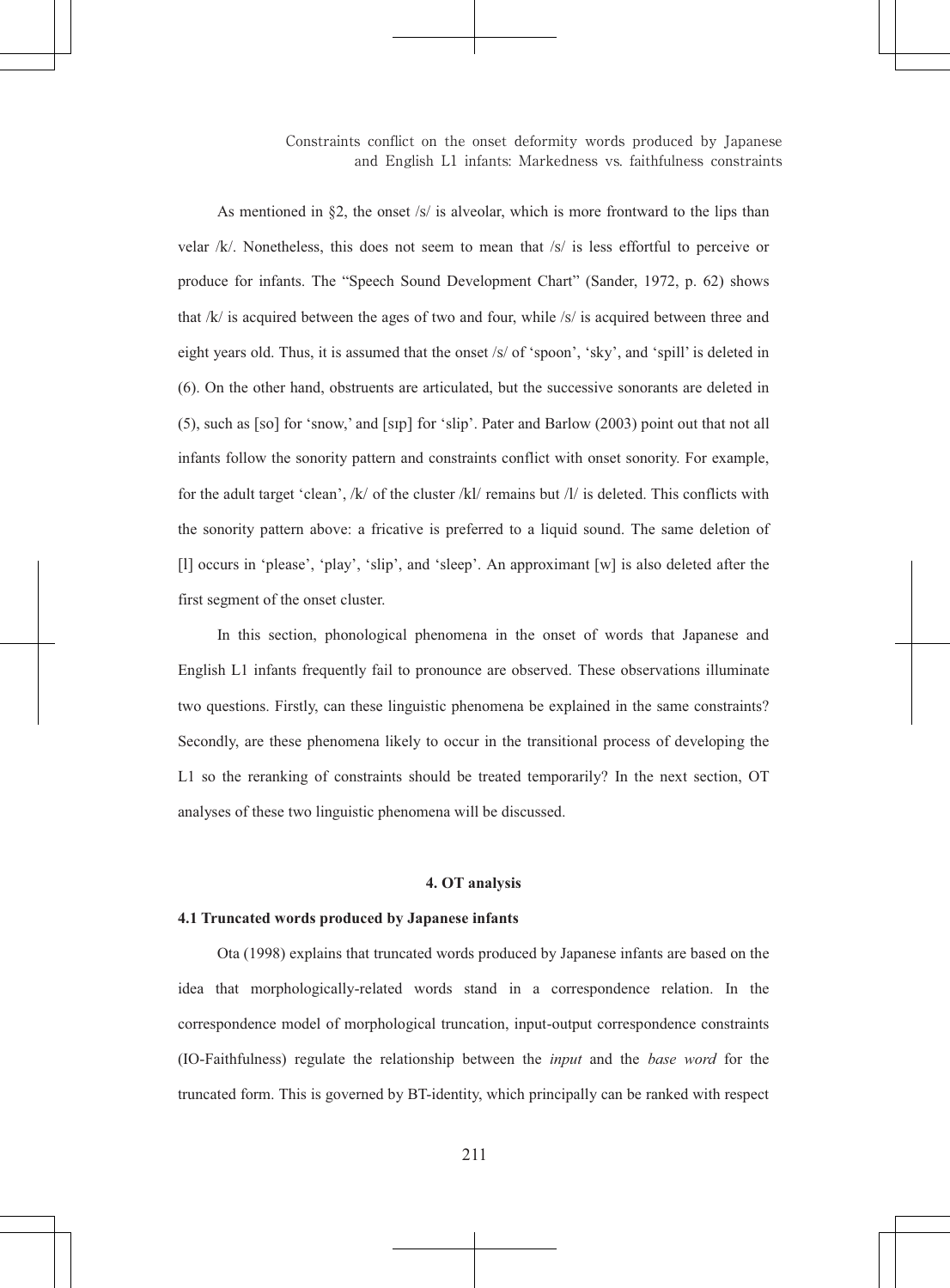The Journal of Kanda University of International Studies Vol. 27 (2015)

to IO-Faith. Thus, one possible ranking is shown in  $(7)$ .

(7) IO-Faith  $\gg$  Markedness Constraint (MC)  $\gg$  BT-Identity

According to Ota (1998), Markedness Constraints (MC) have effects on the truncated forms that are satisfied in this context. As a result, structures unmarked with respect to MC emerge in the truncated output forms. Ota (1998) also emphasizes that prosodic hierarchy should be concerned in truncated words produced by Japanese infants. This is because these linguistic phenomena are captured as syllabic difference structures. Moreover, the difference of percentages of the observed words shown in Table 1 in the previous section (Child A: HL;  $53.8\%$ , HH;  $2.8\%$ , Child B; HL;  $61.5\%$ , HH;  $3.8\%$ ) conforms to the fact that HL patterns are the most frequently used in Japanese infant language called 'Youji-go' (幼児語). Contrastively, HH patterned words are found frequently in Japanese adult language (Mazuka, 2009). Hence, supposing that Japanese infants have easy access to the prosodic hierarchy (Prosodic word -Foot - Syllable - Mora), Ota (1998) assumes that the three markedness constraints and a type of constraint that demand feet be trochaic, as shown in (8). This is related to the data observed in Table 1, where the percentage of LH truncated words produced by both Japanese infants is only  $0.9\%$  (Child A) and  $1.9\%$  (Child B).

 $(8)$  ALLIGN-FT-L Align (Ft, L, PrWd, L); Align the left edge of every foot with the left edge of the Prosodic Word FTBIN Feet must be binary on morae or syllables.  $PARSE-<sub>σ</sub>$  Every syllable must belong to a foot. TROCH Align (Ft, L, H (Ft), L); Feet are left headed.

Ota (1998) ranks MAX-IO and MAX-BT that ensure that each element in the input correspondent to the output. MAX-IO is a faithfulness constraint that prohibits deletion.

212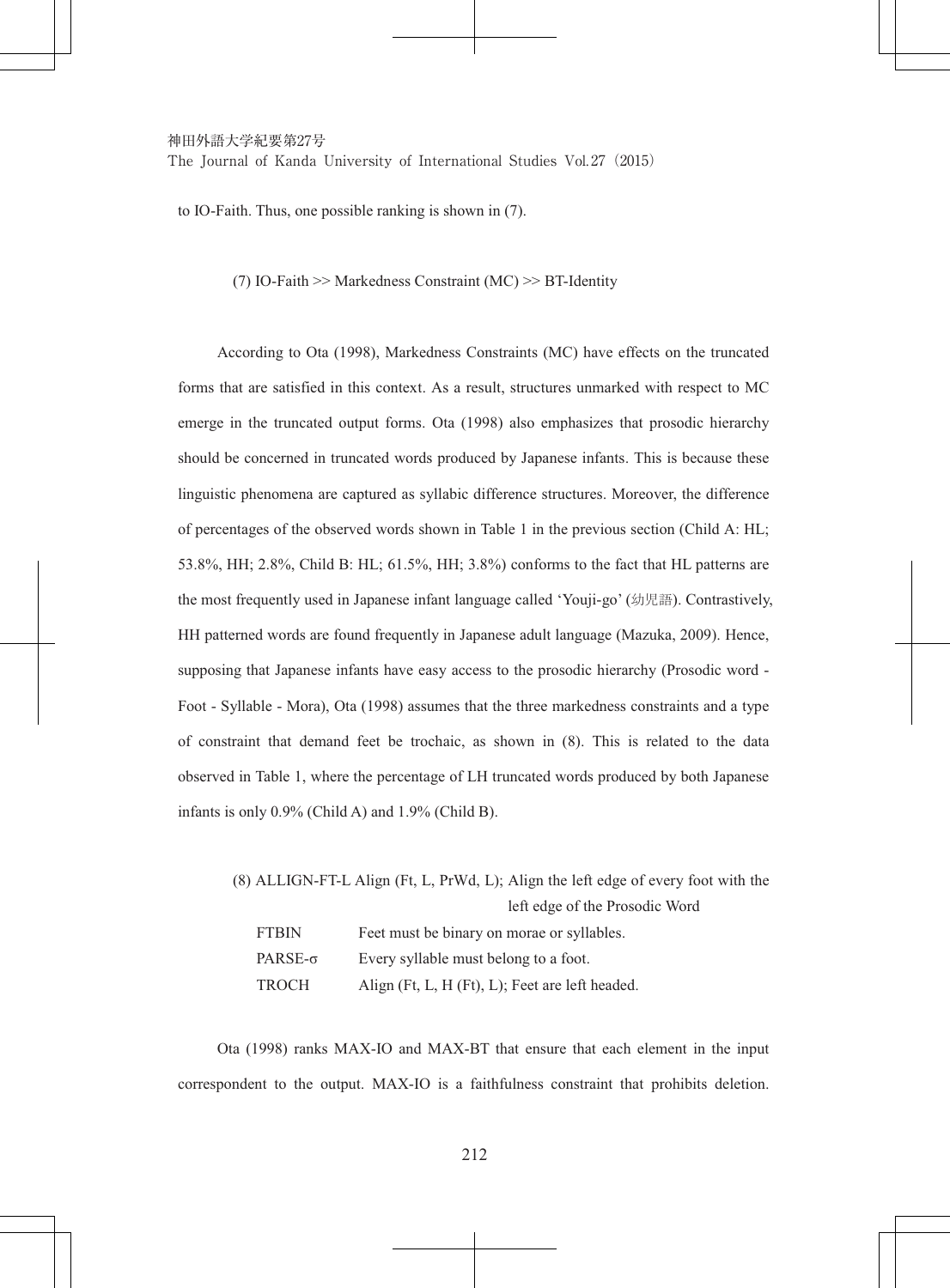MAX-BT is also a faithfulness constraint that the base and the truncated form are the same relationship as input and output applying Benua's (1995) analysis.

| (9) MAX-IO | Every element in the Input corresponds to the |
|------------|-----------------------------------------------|
|            | Output.                                       |
| MAX-BT     | Every element in the Base corresponds in the  |
|            | truncated output.                             |

Markedness constraints in (8) fall into the following ranking regarding Japanese infants' truncation as emergent unmarkedness.

(10)IO-FAITH (MAX-IO)>ALIGN-FTL, FTBIN, PARSE-
$$
\sigma
$$
, TROCH > BT-IDENTITY (MAX-BT)  
Energy Markedness Constraints

Ota (1998) explains from this ranking that the markedness constraints become active and demand that the truncated output satisfy their requirements. Two tableaux of  $\sqrt{dz}$ ido:  $[a]$  are shown in (11) and (12). It should be noted that tableau (11) and (12) take different standpoints of 'input' (morpheme) and 'base' (mora). Kager (1999) defines 'base' as follows: (a) a word which is a free-standing output form, and (b) a subset of the grammatical features of the derived form (p. 282). In tableau (11), the constraints MAX-IO, ALIGN-FT-L, FTBIN, PARSE- $\sigma$ , TROCH, and MAX-BT are listed across the top. MAX-IO is ranked highest and MAX-BT is ranked lowest. The constraints ALIGN-FT-L, FTBIN, PARSE- $\sigma$ , and TROCH are unranked constraints. The candidates (a), (b), (c), (d), and (e) violate MAX-IO, but the candidate (f) does not. Although the candidate (f) violates ALIGN-FT-L and PARSE- $\sigma$ , these constraints are in the same ranking of emergent markedness constraints as FTBIN and TROCH. No candidate violates MAX-BT that is in the lowest ranking. Therefore, (f) is optimal without violating MAX-IO. This is the non-truncated form and is therefore an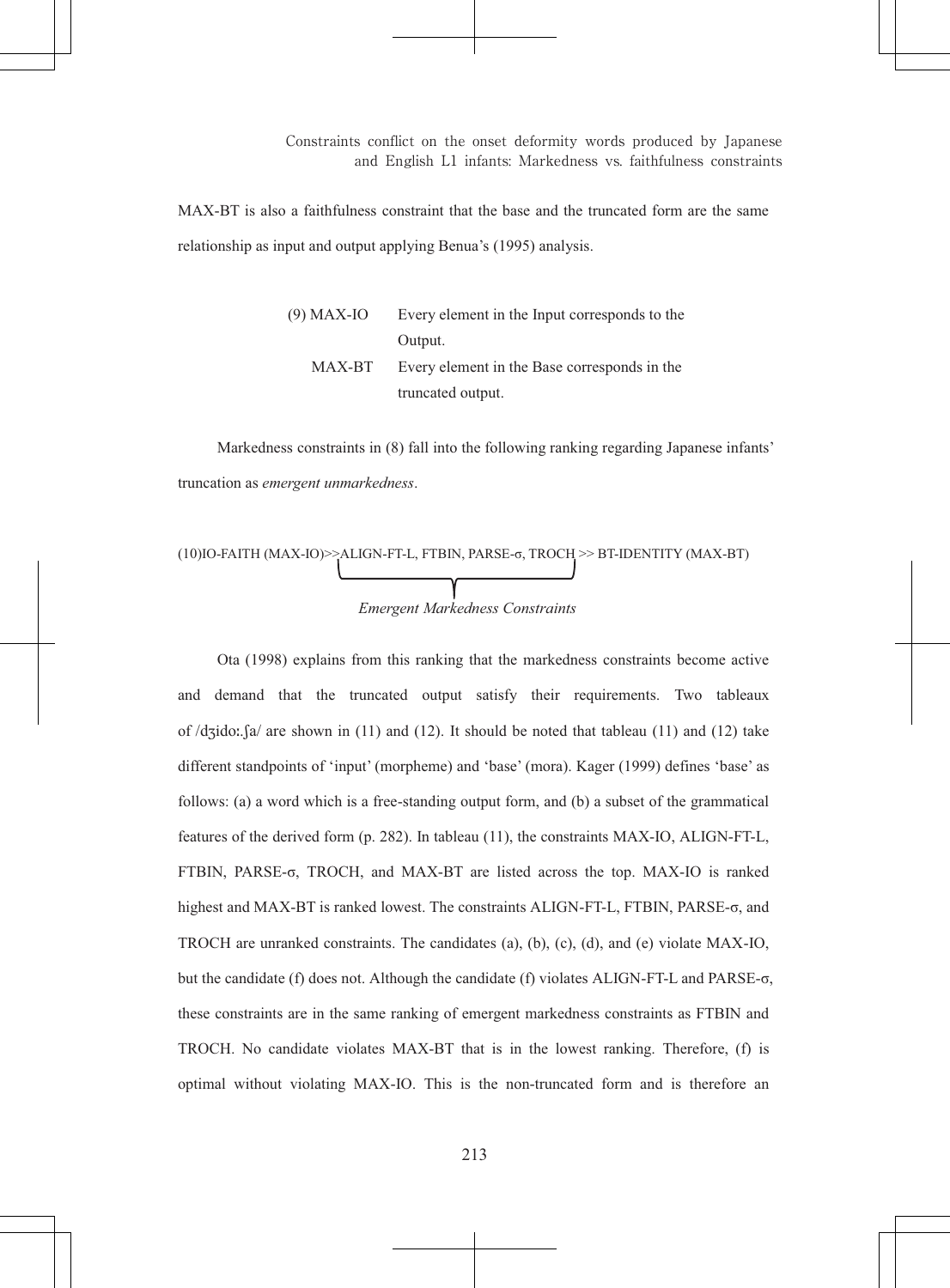## 神田外語大学紀要第27号 The Journal of Kanda University of International Studies Vol. 27 (2015)

adult-like word.

## (11) Adult-like word

## MAX-IO >> ALIGN-FT-L, FTBIN, PARSE-o, TROCH >> (MAXBT)

| $/dzido: \int a$<br>Input.       | MAX-IO        | ALIGN-FT-L | <b>FTBIN</b> | $PARSE-σ$ | <b>TROCH</b> | MAX-BT |
|----------------------------------|---------------|------------|--------------|-----------|--------------|--------|
| (d3)<br>a.                       | $*$   $*$ $*$ |            | $\ast$       |           |              |        |
| (do)<br>b.                       | $*$   $*$     |            |              |           |              |        |
| (do: a)<br>c.                    | $*!*$         |            |              |           |              |        |
| (do: fa)<br>d.                   | *!            |            |              |           |              |        |
| dzido:<br>e.                     | *!            |            |              |           | $\ast$       |        |
| f. $\mathcal{F}$<br>$d$ zido: sa |               | $\ast$     |              | $\ast$    |              |        |

(Ota, 1998, p.606)

(12) Japanese infant truncated word:

MAX-IO >> ALIGN-FT-L, FTBIN, PARSE-σ, TROCH >> (MAXBT)

| Base: | $d$ zi.do: $\int$ a    | MAX-IO | ALIGN-FT-L | <b>FTBIN</b> | $PARSE-σ$ | <b>TROCH</b> | MAX-BT |
|-------|------------------------|--------|------------|--------------|-----------|--------------|--------|
| a.    | (d3)                   |        |            | *!           |           |              | ***    |
| b.    | (do)                   |        |            |              |           |              | $***$  |
| c.    | (do.fa)                |        |            |              |           |              | $***$  |
| d.    | (do: fa)               |        |            |              |           |              | $\ast$ |
| е.    | $(d_3i.d_0)$           |        |            |              |           | *!           | $\ast$ |
| f.    | $d\overline{3}i.(do.)$ |        | *!         |              | $*(!)$    |              | $\ast$ |
| g.    | $d\vec{a}$ (do: $fa$ ) |        | *!         |              | $*(!)$    |              |        |

 $(Ota, 1998, p.606)$ 

*Note*. The violation content is no longer relevant in the shaded cells.

On the other hand, tableau (12) shows that, although no candidate violates MAX-IO due to the 'base' definition (Kager, 1999), the candidates (a), (e), (f), and (g) violate unranked constraints. The candidates (b) and (c) are fatal, because these candidates violate MAX-BT.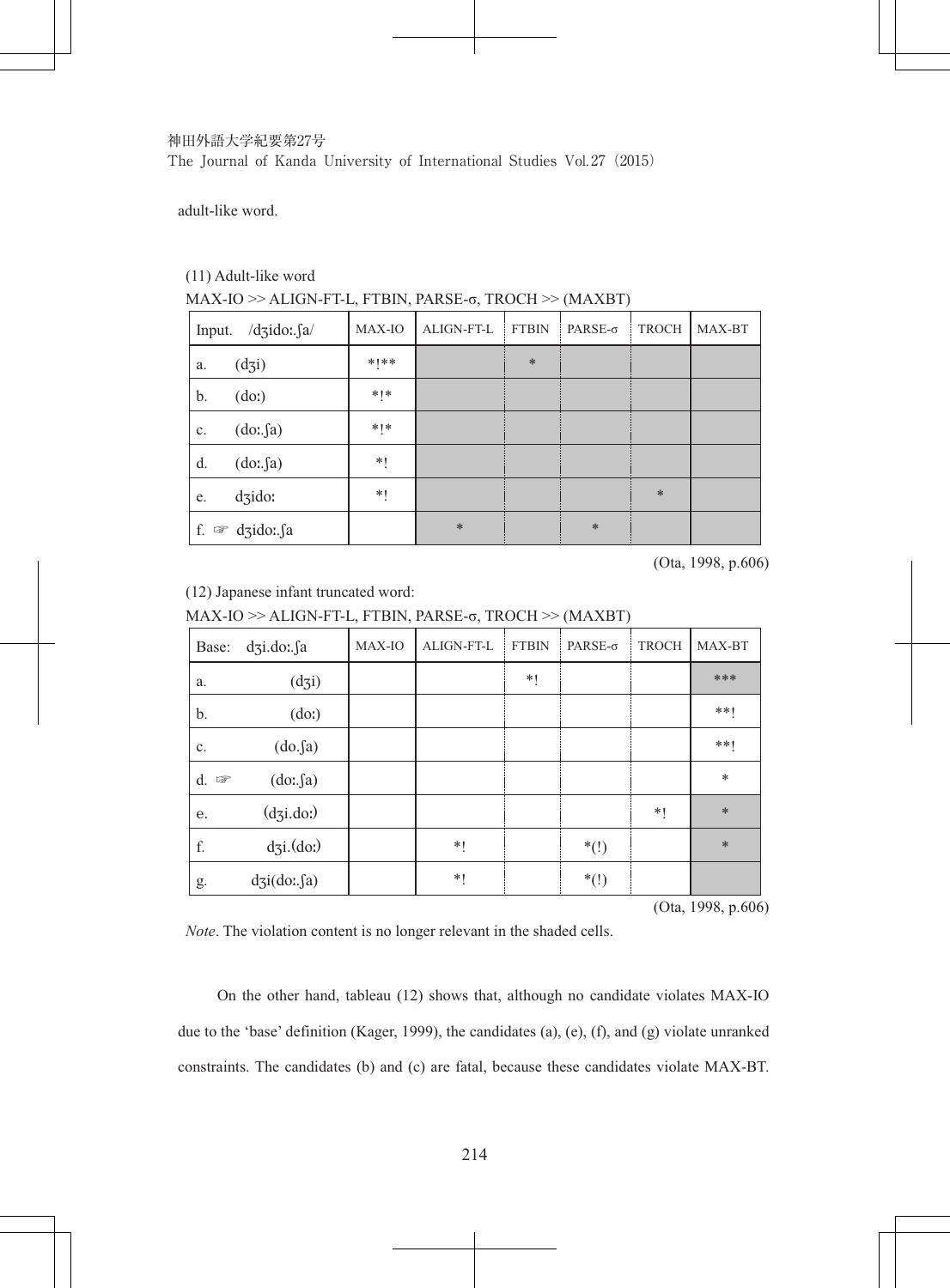Thus, these candidates are eliminated from competition for optimality. Although the candidate  $(g)$  does not violate MAX-BT, this candidate violates two constraints in a higher hierarchy. Therefore, the candidate (d) is optimal because no constraint is fatal to this candidate. The constraints that a Japanese infant's truncated word are clearly reversed to the input /dʒidoː. [a/. It is intriguing that OT analyses shift the previous idea that children's production constitutes 'errors or mistakes', and give way to a new standpoint where universally linguistic constraints are concerned.

### 4.2 Onset cluster reduction produced by American infants

In the previous section, onset cluster reduction that frequently occurs to American infants was observed. Pater and Barlow (2003) assume that \*COMPLEX constitutes the markedness constraints responsible for truncation on the onset of English words produced by American infants

### $(13)$  \*COMPLEX: Onsets are limited to a single segment

This constraint conflicts with MAX, one of the faithfulness constraints that prohibit segmental deletion.

(14) MAX: Every input segment must have an output correspondent.

These two constraints, \*COMPLEX and MAX compete as in the following tableaux. In (15), the American infant's production, \*COMPLEX  $\gg$  MAX, is reversed to adult target ranking  $MAX \gg$  \*COMPLEX in (16). This shows that the markedness constraint dominates over faithfulness constraints in the infant speech. Smolensky (1996) indicates that this is likely to occur in children's L1 system. Even though glide and liquid sounds are more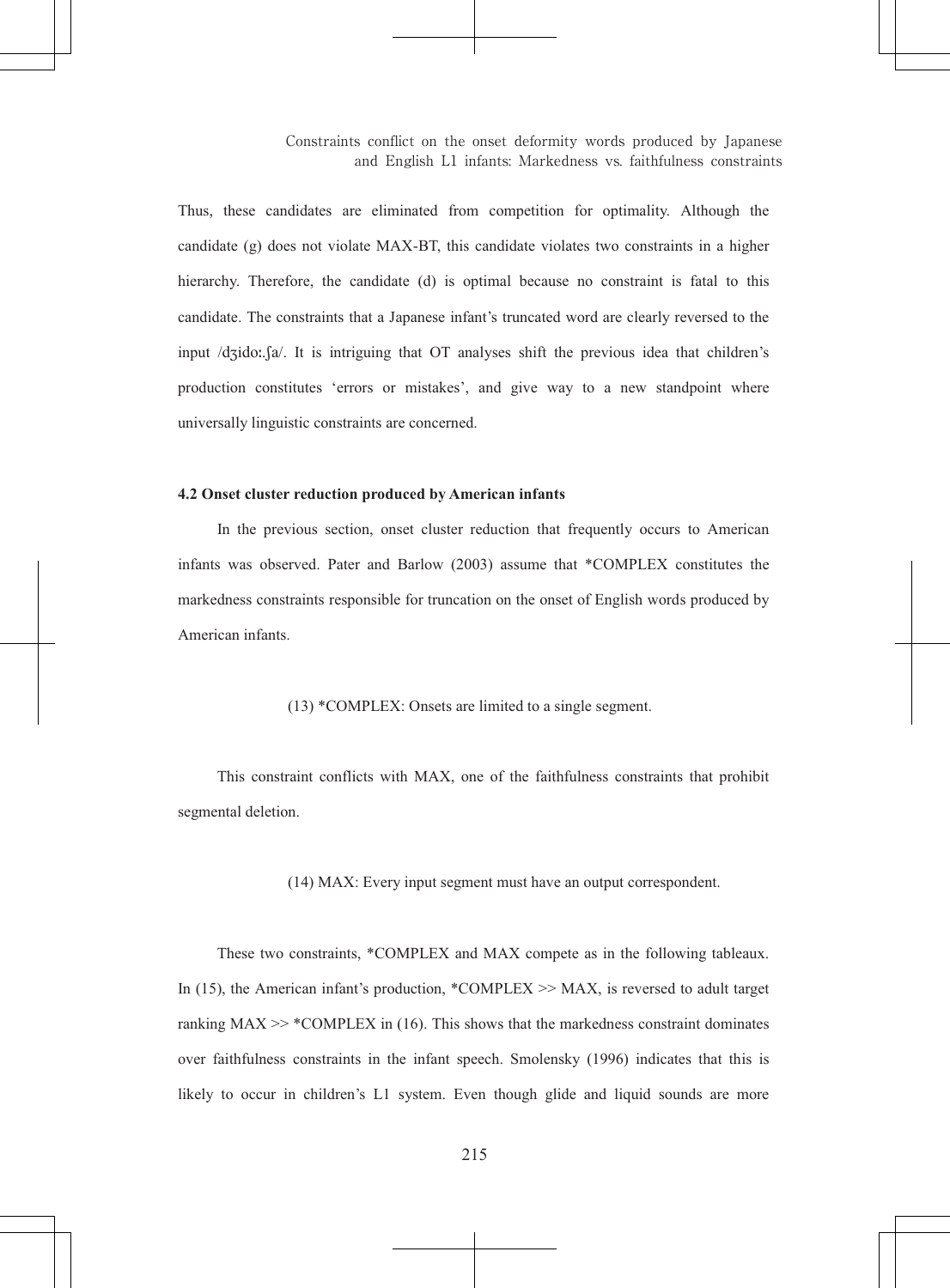sonorous than fricative and stop sounds, we should take the process of a child's L1 sound acquisition into consideration.

|    | $\frac{1}{2}$        | *COMPLEX | <b>MAX</b> |
|----|----------------------|----------|------------|
| a. | $[\text{pix}]$<br>ಡ್ |          | *          |
| b. | [pliz]               | $*1$     |            |

 $(15)$  American infant English: \*COMPLEX >> MAX

(Pater & Barlow, 2003, p. 491)

 $(16)$  Adult target American English: MAX  $\gg$  \*COMPLEX

|    | $\ell$ pliz $\ell$   | <b>MAX</b> | *COMPLEX |
|----|----------------------|------------|----------|
| a. | [piz]                | *1         |          |
| b. | $\mathcal{F}$ [pliz] |            | *        |

(Pater & Barlow, 2003, p. 491)

The fact that infants acquire the labial sounds first can be universally unmarked, which assumingly dominates over sonority patterns in early child production. Pater and Barlow (2003) also claim that other universal constraints should be considered under children's cluster reduction that seem to have a reverse ranking to adult target words. According to Fukazawa (2009), in the L1 acquisitional process starting from the initial stage in which markedness constrains dominate faithfulness constraints, the relevant faithfulness constraints should be promoted gradually in the post-initial stages (the first and second stages). In the third stage when L1 children acquire the target adult-like L1 words, the faithfulness constraints are ranked higher than the markedness constraints.

For further understanding, Pater and Barlow (2003) describe a case of deletion in a different position in the onset cluster. For example, even though tableau (15) examines deletion of [1] in /pliz/, in another case the onset /p/ might be possibly deleted. Taking into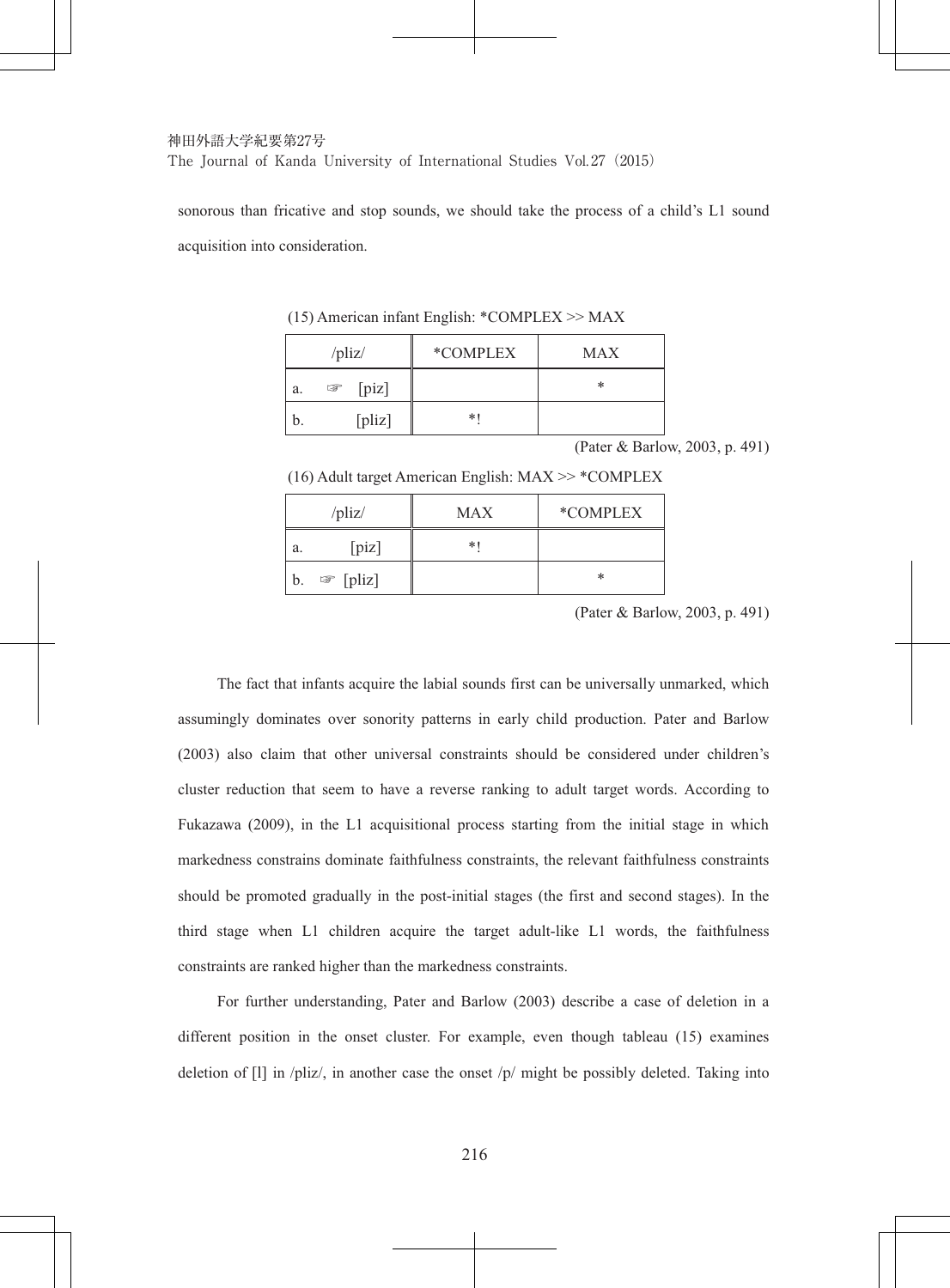consideration the sonority hierarchy on the onset shown in (17), however, the liquid does not remain but is deleted. Thus, the optimal output is considered as shown in the following tableau  $(18)$  that obeys the onset sonority hierarchy shown in  $(17)$ .

> (17) Onset sonority hierarchy: \*G-ONS >> \*L-ONS >> \*N-ONS >> \*F-ONS  $(G = glide, L = liquid, N = nasal, F = fricative)$

It is problematic, however, in the case of the cluster combination of fricative and liquid [1]. Because of the sonority hierarchy, it is expected that the liquid remains and the fricative [s] should be deleted, for example in the case of /slip/, Nevertheless, tableaux (18) and (19) show an impossibility of [1] remaining in the cluster. This is due to the ranking position of \*Fricative which is ranked lower than other constraints.

(18) American infant English: ONSET >> \*L-ONS

|    | $\sqrt{pliz}$       | <b>ONSET</b> | <i>*</i> L-ONS |
|----|---------------------|--------------|----------------|
| a. | [piz]<br>$\sqrt{2}$ |              |                |
| b. | [liz]               |              | *1             |

(Pater & Barlow, 2003, p. 494)

(19) American infant English:  $*$ L-ONS  $\gg$  \*Fricative

| /slip/ |   |                       | *L-ONS | *Fricative |
|--------|---|-----------------------|--------|------------|
| a.     | ☞ | [sip]                 |        | *          |
|        |   | $\lceil$ lip $\rceil$ | *1     |            |

(Pater & Barlow, 2003, p. 497)

According to Pater and Barlow (2003), however, there is substantial data in which American infants delete the fricative. In this case, tableau (20) shows that \*Fricative is reranked above \*G-Ons. Both rerankings of \*L-ONS >> \*Fricative >> \*G-Ons indicate that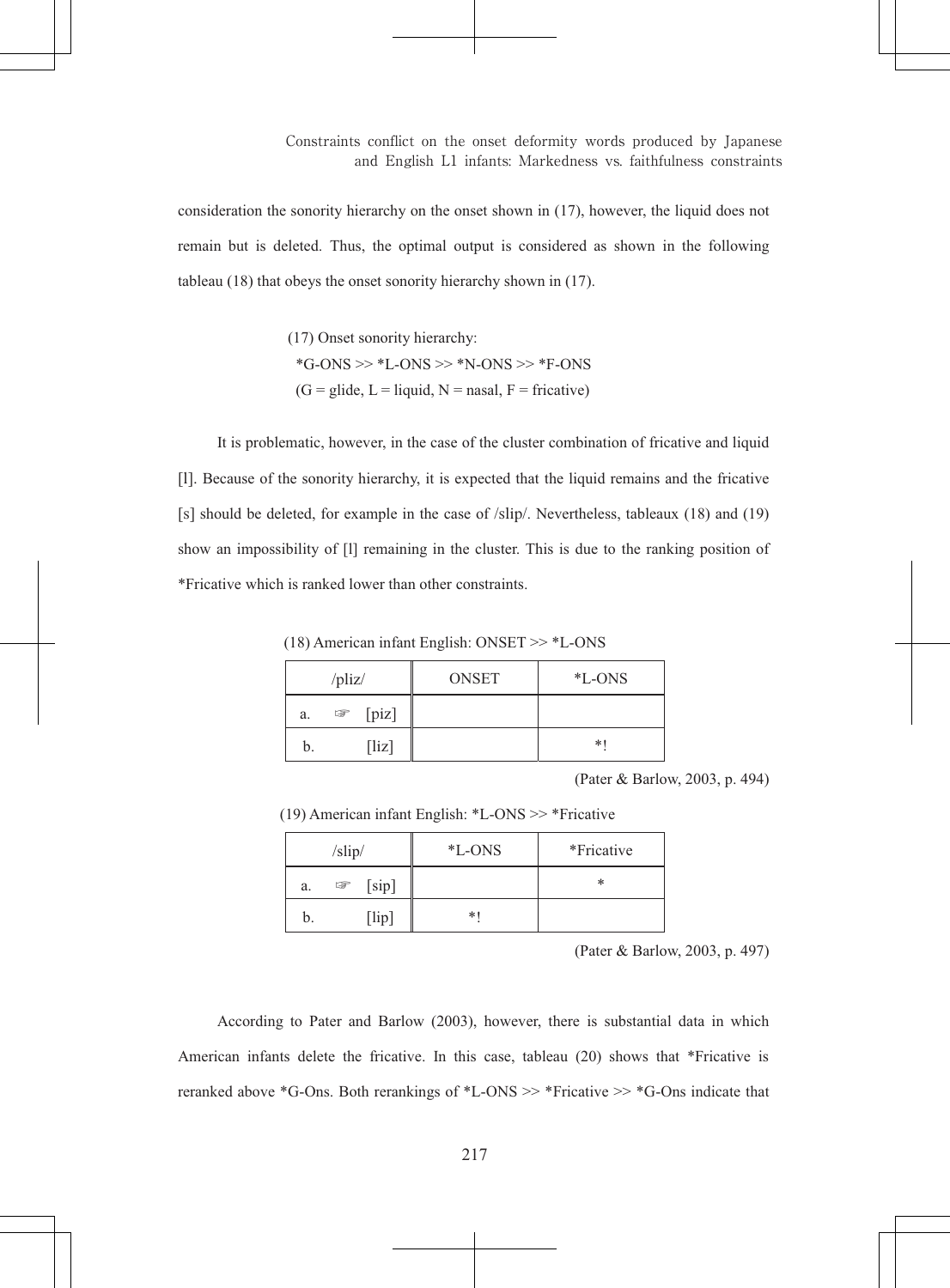OT's perspectives are flexible enough to apply L1 children's production in such an acquisitional process of the L1 phonological linguistic system as to strike a balance between markedness and faithfulness constraints.

| /slip/ |            | *Fricative | $*G$ -Ons |
|--------|------------|------------|-----------|
| a.     | [sip]      | *1         |           |
| b.     | [iip]<br>☞ |            | *         |

 $(20)$  American infant English: \*Fricative >> \*G-Ons

(Pater & Barlow, 2003, p. 498)

According to Barlow (2001), the case of deleting  $/s/$  on the onset and the adjunct sonorant remains. For example, (20) could be explained by  $^*COR/H$  in (21).

 $(21)$  \*COR/# : Avoid coronal obstruents in word-initial position.

This markedness constraint conflicts with a faithfulness constraint that requires corresponding input and output segments. Although at first glance both optimal candidates (19) and (20) are inconsistent, the gradual process of the infant's development may sway the extent of the sonority and articulation constraints. Thus, the structural status of word-initial /s/-sequences in English has been much-debated (Barlow, 2001).

### 5. Discussion and Conclusion

Among L1 children's common error patterns, this study focuses on the onset truncation and onset reduction produced by Japanese and American infants. In both languages, L1 children frequently produce non-adult like words that seem to attribute to different constraint rankings from adult-target words. For Japanese infants, this is due to the prosodic difference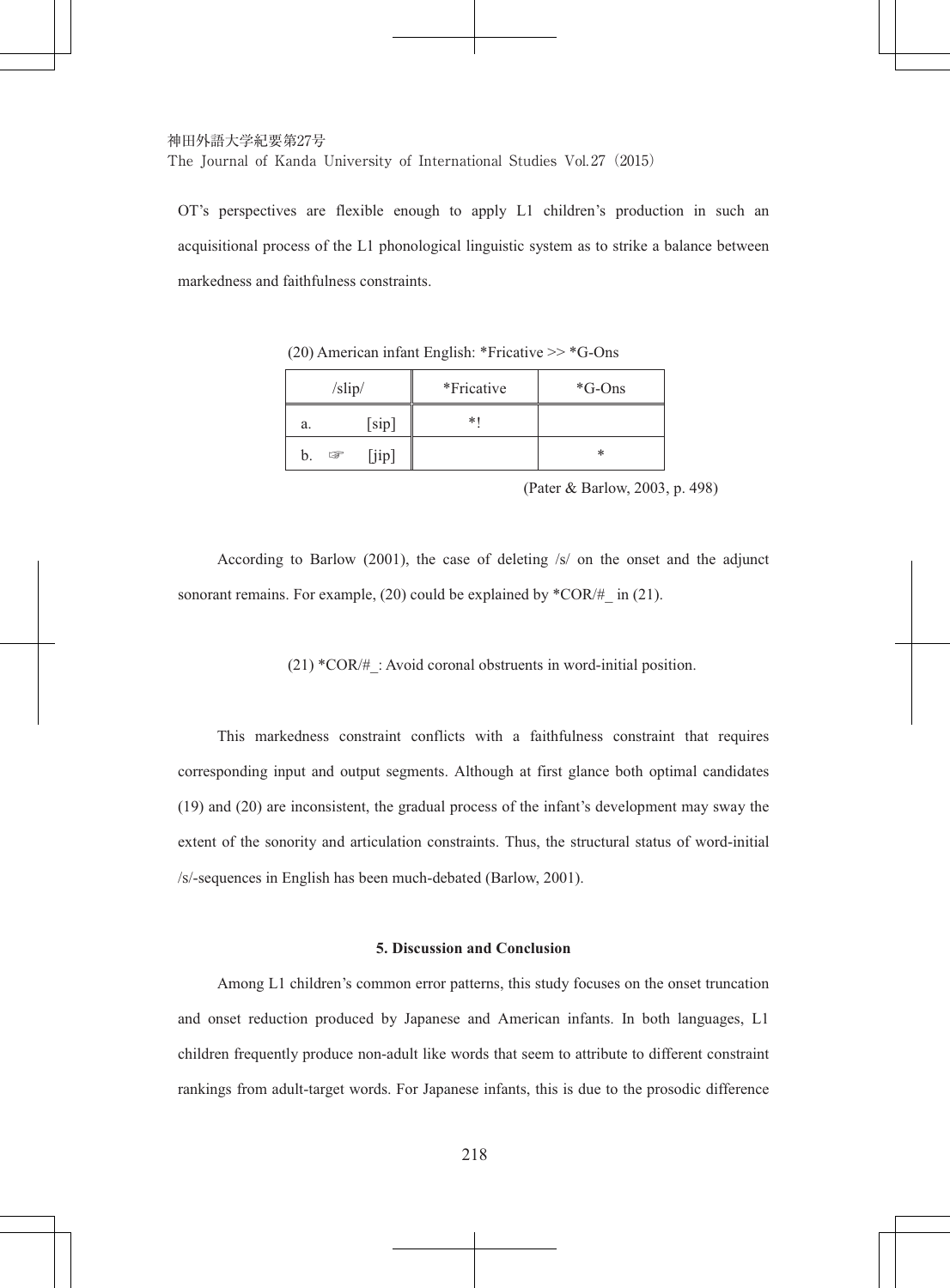between Japanese infant language and adult-target words since adult prosodic morphology has not been acquired by the observed age of the children (Ota, 1998).

From the data of both Japanese and American infant it can be inferred, when analyzing infants' truncation and deletion on the onset, that we need not be concerned only about L1 linguistic constraints, but also cross-linguistic constraints. This is because the L1 infants are in the native language aquisitional process of acquiring unmarked sounds. Regarding this perspective, markedness and faithfulness constraints may well coexist. Moreover, the individual developmental process of the L1 articulation system may vary among children. Thus, it is not surprising that English L1 children's *vowel epenthesis* (e.g. [bured] as 'bread') in the consonant cluster occurs because markedness dominates over faithfulness constraints on the initial stage of L1 acquisition owing to the syllable structure  $(CV>>CCV)$ . In the case of acquisition of English L1 children, input possibly has underlying representations that may violate L1 grammar, such as consonant clusters (CC). Regarding acquisition of English consonants, English L1 children acquire unmarked consonants first, which are voiceless, coronal as for the place of articulation, and stop consonants as for manner of articulation. Thus, it is likely that English L1 children substitute these acquired consonants for unacquired consonants (Vihman, 1996). This phenomenon is the same as that of Japanese L2 learners substituting some English phonemes that do not exist in Japanese, such as [s] as [θ], and [l] as [1]. Tanaka (2009) and Kumagai (2011) sum up the initial stage of English L1 infants' acquisition of consonant:

> (22) The initial acquisition stage of L1 English infants: \*Cont. \*#dor. \*D# >> Ident [Voi. place. cont]

This initial stage of English L1 infants substantiates that, while faithfulness is promoted, the markedness constraint is demoted. Tanaka (2009) interprets that \*Cont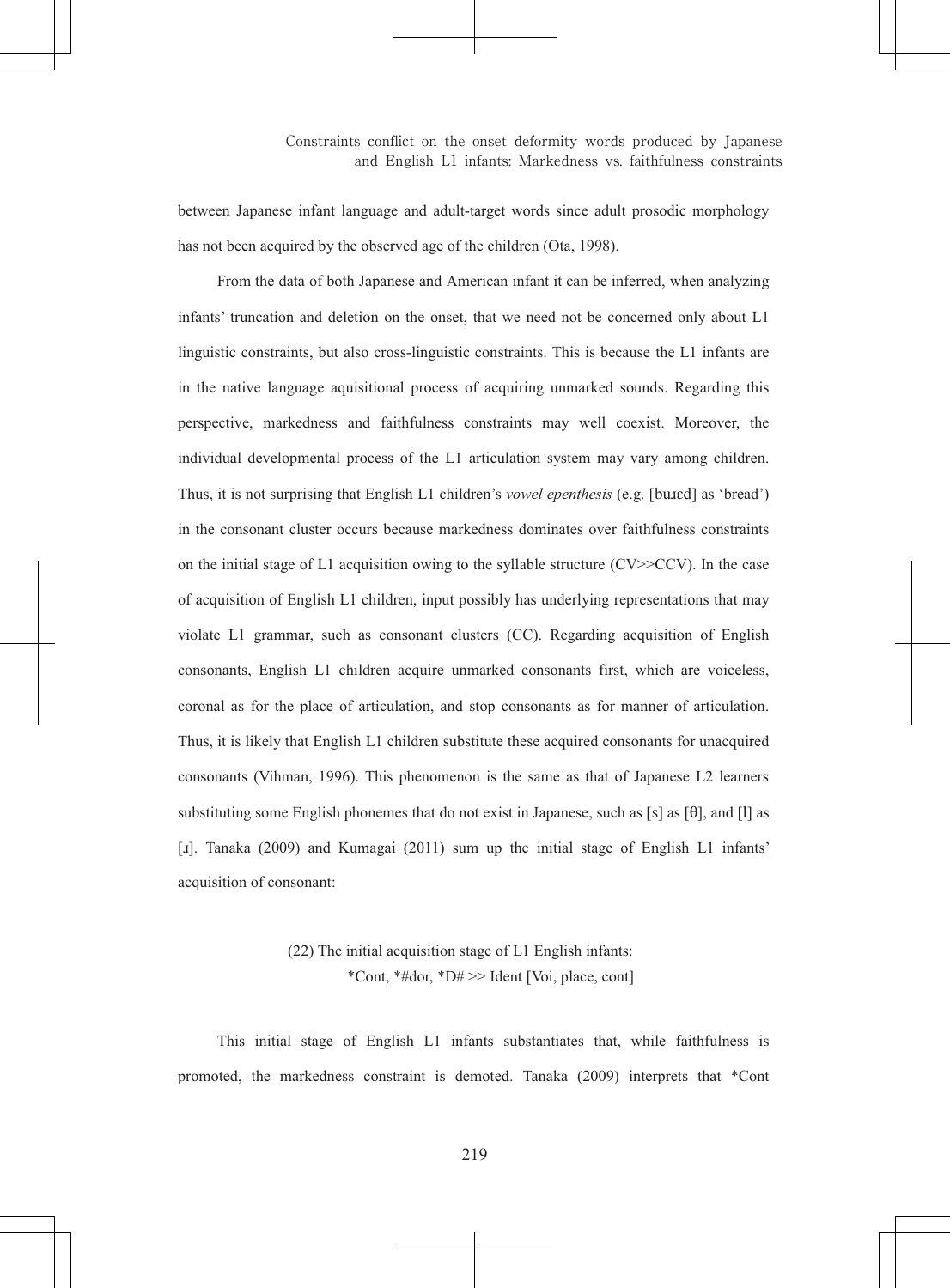The Journal of Kanda University of International Studies Vol. 27 (2015)

constrains to exclude the fricative (continuant) sound, \*#dor constrains to exclude the dorsal sound, and \*D# constrains voiced obstruents on coda. This agrees with the physiological viewpoint of how an infant's vocal tract develops as Kent (1981) points out that an infant's consonant articulation starts with bilabial stops [p] and [b] and nasal bilabial [m] to the inner parts of vocal tract. In contrast, in terms of Japanese L1 infants, although the L1 initial stage of consonants is the same as English L1 infants, the OT reranking (12) is attributed to not only syllable-mora structure, but also sonority and the difference of prosodic types (HL and HH) between the infants' words (幼児語) and adult words. These two initial stages of acquiring consonants suggest that children universally tend to articulate from unmarked sounds due to their undeveloped motor skills and physiological functions in the articulation system, as well as unmatured perceptibility. Therefore, as Barlow and Gierut (1999) summarize, children's L1 error patterns should be framed as relative rankings of markedness and faithfulness constraints.

The comparison of substantial data produced by Japanese and American infants regarding the concepts of OT constraints implies the interlinguistic phenomena that are likely to occur to Japanese L2 learners of English. As an implication for further study, it should be kept in mind that the phonological error patterns that Japanese and English L1 infants produced might be attributed to children's motoric undeveloped perceptional system, where children at this age may not be able to hear perfectly adult-like L1 words, especially the onset of such words. Furthermore, this reconsideration of previous studies may contribute to the analysis of interlinguistic phenomena that young Japanese L2 children may produce in articulating English sounds. Thus, factors of sonority patterns, perceptional ability, acoustic development, and linguistic constraints of L1 children cannot be ignored.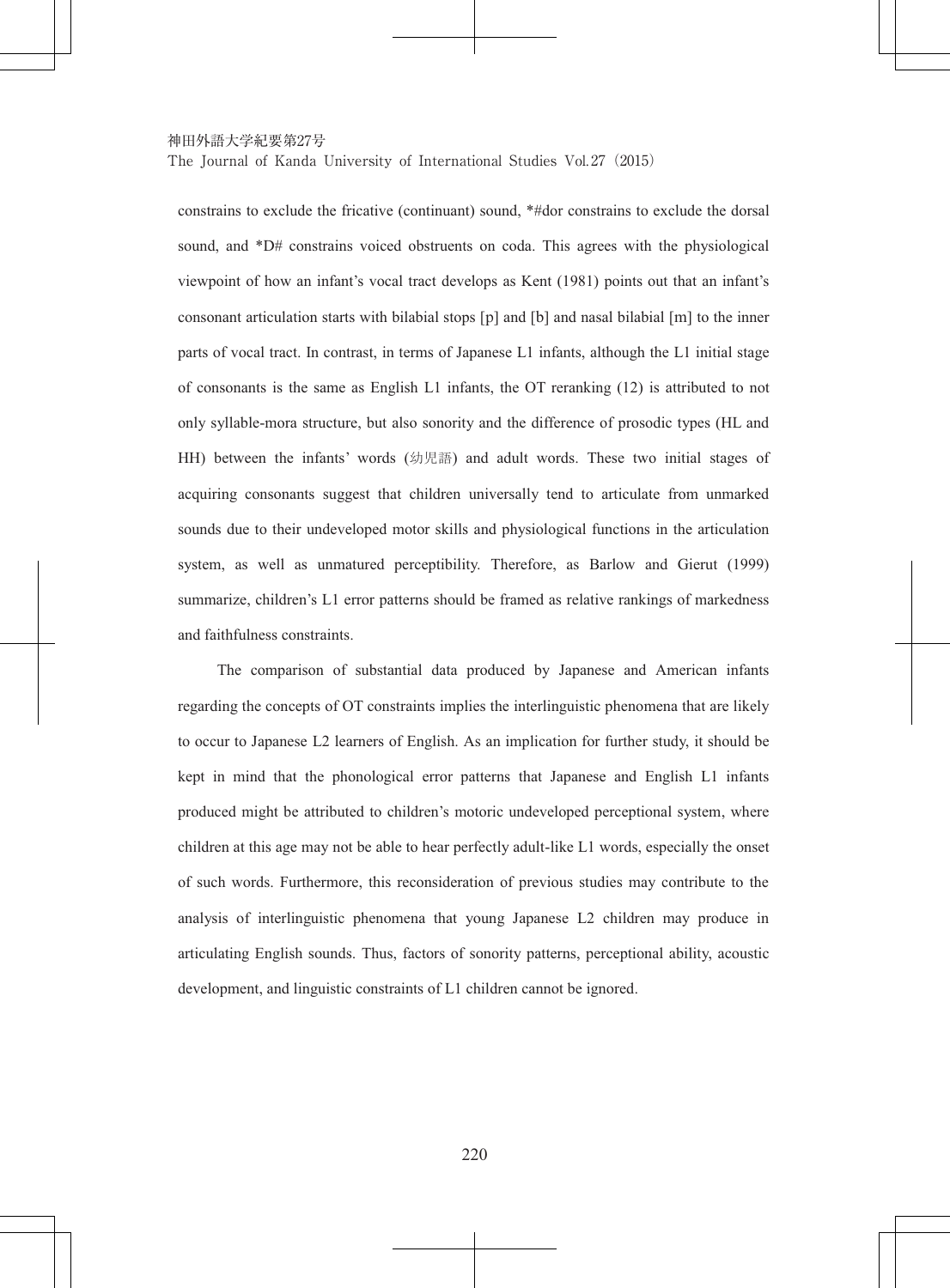Constraints conflict on the onset deformity words produced by Japanese and English L1 infants: Markedness vs. faithfulness constraints

### **Footnote**

1 As the prosodic structure of Japanese infants (pitch-accent patterns) is categorized into eight patterns: L (a light syllable with one short vowel) and H (a syllable with a long vowel, diphthong, or a coda consonant), LL, HL, LH, HH, LLL, and LHL (Kubozono, 2009).

## **References**

Barlow, J. A.  $(2001)$ . The structure of /s/-sequences: evidence from a disordered system. Journal of Child Language, 28, 291-324.

doi: http://dx.doi.org/10.1017/S0305000901004652

- Barlow, J. A., & Gierut, J. A. (1999). Optimality Theory in phonological acquisition. Journal of Speech, Language, and Hearing Research, 42, 1482-1498. doi:10.1044/jslhr.4206.1482
- Benua, L. (1995). Identity effects in morphological truncation. In J. Beckman, L. W. Dickey, & S. Urbanczyk, (Eds.), Massachusetts papers in linguistics 18: Paper in optimality theory (pp. 77-136). Amherst, MA: GLSA.
- Clements, G. N. (1990). The role of sonority cycle in core syllabification. In J. Kingston, & M. E. Beckman, (Eds.), Papers in laboratory phonology I: Between the grammar and *physics of speech.* New York, NY: Cambridge University Press.
- Demuth, K. (1996). Alignment, stress and parsing in early phonological words. In B. Bernhardt, J. Gilbert, and D. Ingram, (Eds.), Proceedings of the International Conference on Phonological Acquisition (pp. 113-124). Somerville, MA: Cascadilla Press
- Demuth, K. (1997). Multiple optimal outputs in acquisition. University of Maryland Working Papers in Linguistics, 5, 53-71.
- Fukazawa, H. (2009). Language acquisition in OT: The role of markedness constraints. Journal of the Phonetic Society of Japan, 13(2), 29-34.

Gerken, L. A. (1996). Prosodic structure in young children's language production. *Language*,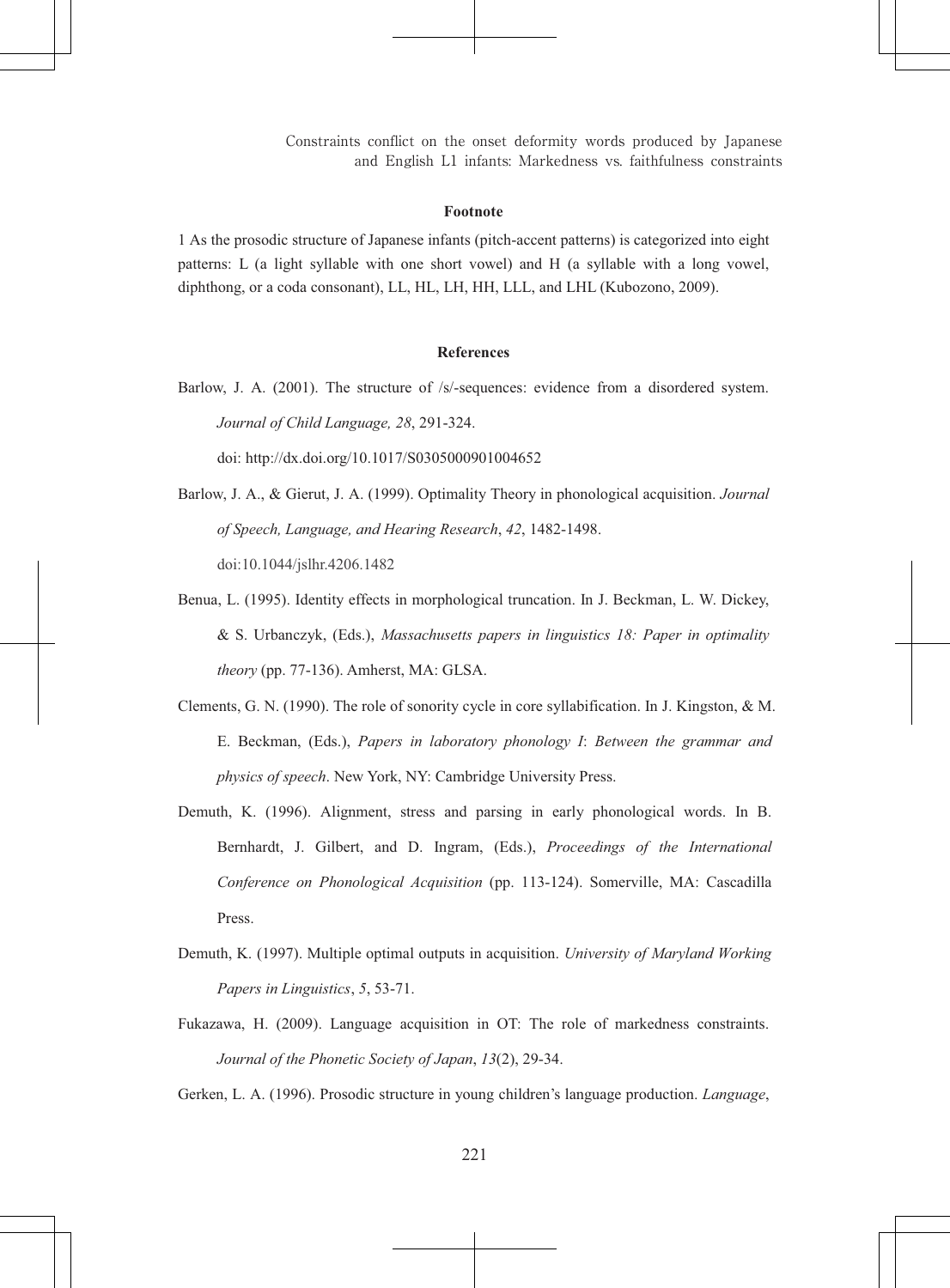72(4), 683-712, doi:10.2307/416099

Jakobson, R. (1968). *Child language, aphasia and phonological universals*. The Hague, Netherlands: Mouton.

Kager, R. (1999). *Optimality Theory*. Cambridge, UK: Cambridge University Press.

- Kent, R. D. (1981). Articulatory-acoustic perspectives on speech development. In R. Stark, (Ed.), *Language behavior in infancy and early childhood* (pp. 105-126). Amsterdam, Netherlands: Elsevier.
- Kubozono, H. (2009). youji-go no onin-keisei [The phonological structure of infants]. Gekkan *Gengo* [Monthly Language], 9, 28-35.
- Kumagai, G. (2011). Development of Japanese and English children's ability to articulate obstruents: Reranking inherently given constraints. Unpublished manuscript, Tokyo, Japan: Tokyo Metropolitan University.
- Lust, B. (2006). *Child language acauisition and growth*. Cambridge, UK: Cambridge Univ. Press.
- Mazuka, R. (2009). Gengo rizumu no kakutoku to inritsu ni voru buuto-sutorappinngu kasetsu [Acquisition of Linguistic rhythm and prosodic bootstrapping hypothesis (<Feature article>Rhythm and timing)]. *Journal of Phonetic Society of Japan 13(3)*, 19-32.
- Ota, M. (1998). Phonological constraints and word truncation in early language acquisition. In A. Greenhill, M. Hughes, H. Littlefield, and H. Walsh (Eds.), *Proceedings of the 22<sup>nd</sup> Annual Boston University Conference on Language Development* (pp. 598-609). Somerville, MA: Cascadilla Press.
- Pater, J., & Barlow, J. A. (2003). Constraint conflict in cluster reduction. *Journal of Child Language*, 30, 487-526, doi:10.1017/S0305000903005658

Roca, I. & Johnson, W. (1999). *A course in phonology*. Oxford, UK: Blackwell.

Sander. E. K. (1972) When are speech sounds learned? *Journal of Speech and Hearing*